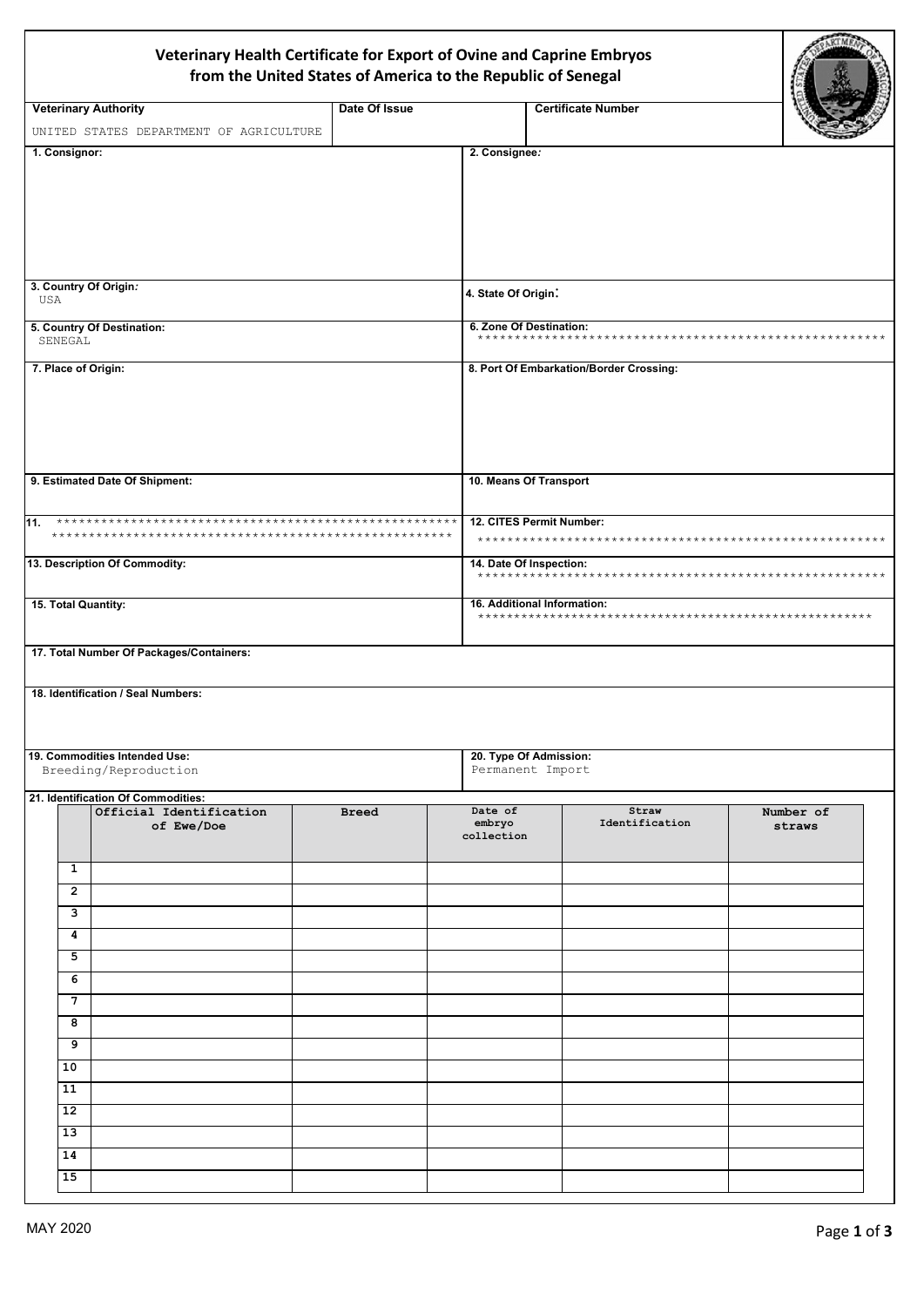## **Veterinary Health Certificate for Export of Ovine and Caprine Embryos from the United States of America to the Republic of Senegal**

| Veterinary Authority: |  |  |  |                                         |  |  |  |  |
|-----------------------|--|--|--|-----------------------------------------|--|--|--|--|
|                       |  |  |  | UNITED STATES DEPARTMENT OF AGRICULTURE |  |  |  |  |

## **Date Of Issue: Certificate Number:**

## **CERTIFICATION STATEMENTS**

- 1. The United States is free of foot-and-mouth disease without vaccination, sheep and goat pox, peste des petites ruminants, contagious caprine pleuropneumonia, and Rift Valley fever, in accordance with the OIE Terrestrial Animal Health Code.
- 2. The donor animals were born or legally imported into the United States.
- 3. During the 12 months prior to collection, the States of origin of the donor animals have not reported/confirmed clinical cases of caprine/ovine brucellosis (*Brucella melitensis*).
- 4. During the 12 months prior to embryo creation, the farms of origin of the donor animals have been free of clinical cases of scrapie, maedi-visna, caprine arthritis/encephalitis, bluetongue, paratuberculosis, ovine epididymitis, andcontagious agalactia.
- 5. Embryos were created using semen that meets the import health requirements of the importing country, or the OIE, or equivalent.
- 6. On the day(s) of collection, all the donor animals were in good health and did not show clinical signs of infectious or communicable disease.
- 7. Embryos were washed at least ten times at a dilution of at least 1/100 between each washing, in accordance with OIE Terrestrial Animal Health Code.
- 8. The zona pellucida of each embryo, after washing, should be examined over its entire surface area at not less than 50X magnification to ensure that it is intact and free of adherent material.
- 9. Embryos were frozen in fresh liquid nitrogen and stored in new or cleaned and disinfected vials or containers containing fresh liquid nitrogen.
- 10. Only embryos from a single female donor are packaged together in the same straw.
- 11. Straws are individually identified with donor animal and straw identification code.
- 12. The shipping containers will be sealed by a USDA accredited veterinarian prior to transportation to the port of embarkation.
- 13. Embryos were not exported prior to the final endorsement of required veterinary health certificate by the competent veterinary authority.